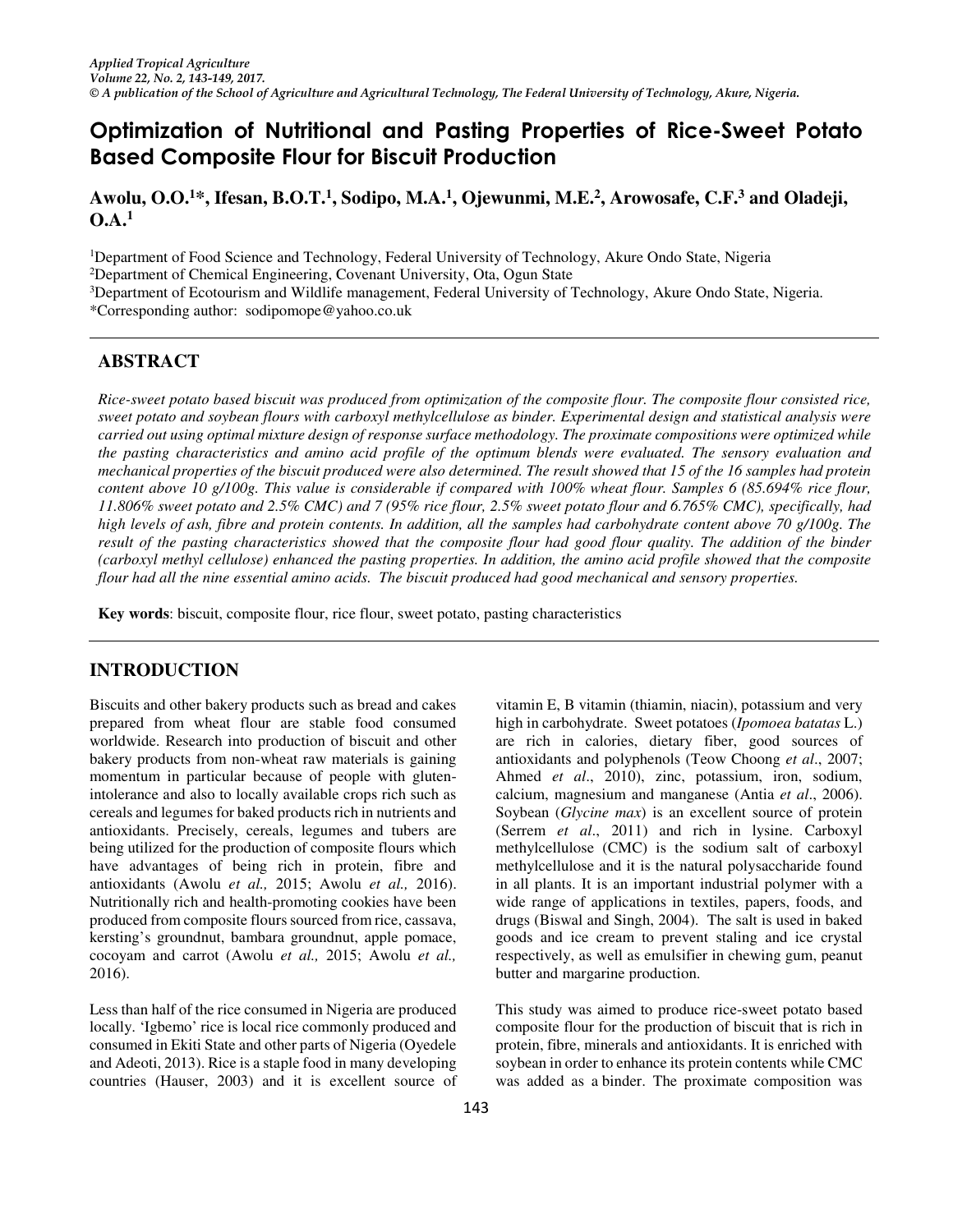optimized using optimal design of response surface methodology in order to determine the optimum flour blend with best proximate composition and evaluate the effect of the independent variables on the dependent variables (responses).

# **MATERIAL AND METHODS**

### **Raw materials**

Local rice (*'Igbemo*'), sweet potatoes, soybean and Carboxylmethyl cellulose (CMC) were obtained from Akure, Ondo State, Nigeria. Instron Universal Testing machine was obtained from Engineering Materials Development Institute (EMDI), Akure, Nigeria; Rapid Visco Analyser was obtained from research laboratory, Federal University of Technology, Akure, Nigeria.

### **Production of rice flour**

Rice flour was produced using the methods of Falola *et al.* (2013). Igbemo rice (1 kg) was cleaned, sorted and soaked in water for 12 h. It was then washed and oven-dried at  $60^{\circ}$ C until constant moisture was obtained and then cooled. The dried, cooled rice was milled using an attrition mill, stored at room temperature inside a sealed plastic container for further processing.

#### **Production of soybean flour**

The production of soybean flour was done according to Oluwamukomi *et al.* (2005). The soybean seeds were sorted, washed and boiled in water at  $100^{\circ}$ C for 30 min. It was dehulled manually, oven-dried at 55°C for 16 h, milled in a disc attrition mill, sieved through a 300 μm aperture sieve and kept in an airtight high-density polyethylene (HDPE) bag at room temperature for further processes.

#### **Production of sweet potato flour**

Sweet potatoes tubers (2.5 Kg) were thoroughly washed in order to remove extraneous matters. It was then manually peeled and cut into slices. Sweet potatoes slices were soaked in 0.2% sodium metabisulphite for 30 min to prevent enzymatic browning, oven-dried at  $60^{\circ}$ C until  $5\%$ moisture content was obtained, milled and sieve through a 300 µm mesh. The flour was then stored for further use (Zainun *et al.,* 2005).

### **Experimental design and Statistical Analysis**

Experimental design and statistical analysis were carried out using optimal mixture design of response surface methodology (Design expert 8.0.3.1 Trial version). The variables were rice flour (75-95 g); sweet potato flour (2.5-  $10.0 \text{ g}$ ) and CMC (2.5-15.0 g). Soybeans flour was constant at 5 g. The response (dependent variable) was proximate compositions. The optimum blends (based on protein, fibre and ash contents) generated from the statistical analysis

were used for further analyses (pasting properties, amino acid profile and cookies production).

## **Determination of proximate composition of composite flour**

Moisture, total ash, crude fat and crude fibre contents of the composite flours were determined using the standard methods of Association of Official Analytical Chemists (AOAC, 2005). Carbohydrate content was determined by difference.

# **Determination of pasting properties of composite flour**

Pasting properties were determined using the Rapid Visco Analyser (RVA). The composite flour sample (3.5 g) was weighed and dispensed into the test canister. Distilled water  $(25.0 \text{ ml})$  was thereafter dispensed into the canister  $(14\%$ moisture basis). The visco analyser was switched on and the pasting performance of the flour was automatically recorded on the graduated sheet of the instrument.

### **Analysis of amino acids profile**

The amino acid compositions of the composite flours were determined using an automated amino acid analyser after hydrolyzing the samples with 6 M HCl at  $110^{\circ}$ C for 24 h (Bassler and Buchholz, 1993). The sulphur-containing amino acids was oxidised using performic acid before the acid hydrolysis. The tryptophan content of the samples was determined spectrophotometrically by the method of Pinter-Szakacs and Molnar-Perl (1990).

# **Production of biscuit**

Two best blends based on the optimization of the proximate composition, pasting characteristics and amino acid profile were used for biscuit production. The method described by Oluwamukomi, *et al.* (2011) was used for the biscuit production with slight modification. The ingredients used were 10 g sugar, 5 g fat, 2.0 g sodium bicarbonate and 76 ml of water in addition to the composite flours. Sugar and fat (margarine) were mixed together with the composite flour, sodium-bicarbonate and water to prepare the dough. Circular biscuits were cut (using a circular biscuit-cuter of diameter 3 cm), placed on a greased baking foil paper and kept at a normal room temperature for 2 h to allow proper dough leavening. The trays of the eight blends were baked at once in a hot air oven at a temperature of 184°C for 15-20 min when a very light brown colour was formed. Biscuits were then removed, allowed to cool, and stored.

#### **Sensory evaluation of biscuit produced**

The sensory evaluation of the biscuits was determined using a 9-point hedonic scale where 9 stands for extremely like and 1 for extremely dislike. Ten trained panellists were used in order to test for crispiness, colour, flavour, mouth feel, texture, taste and overall acceptability.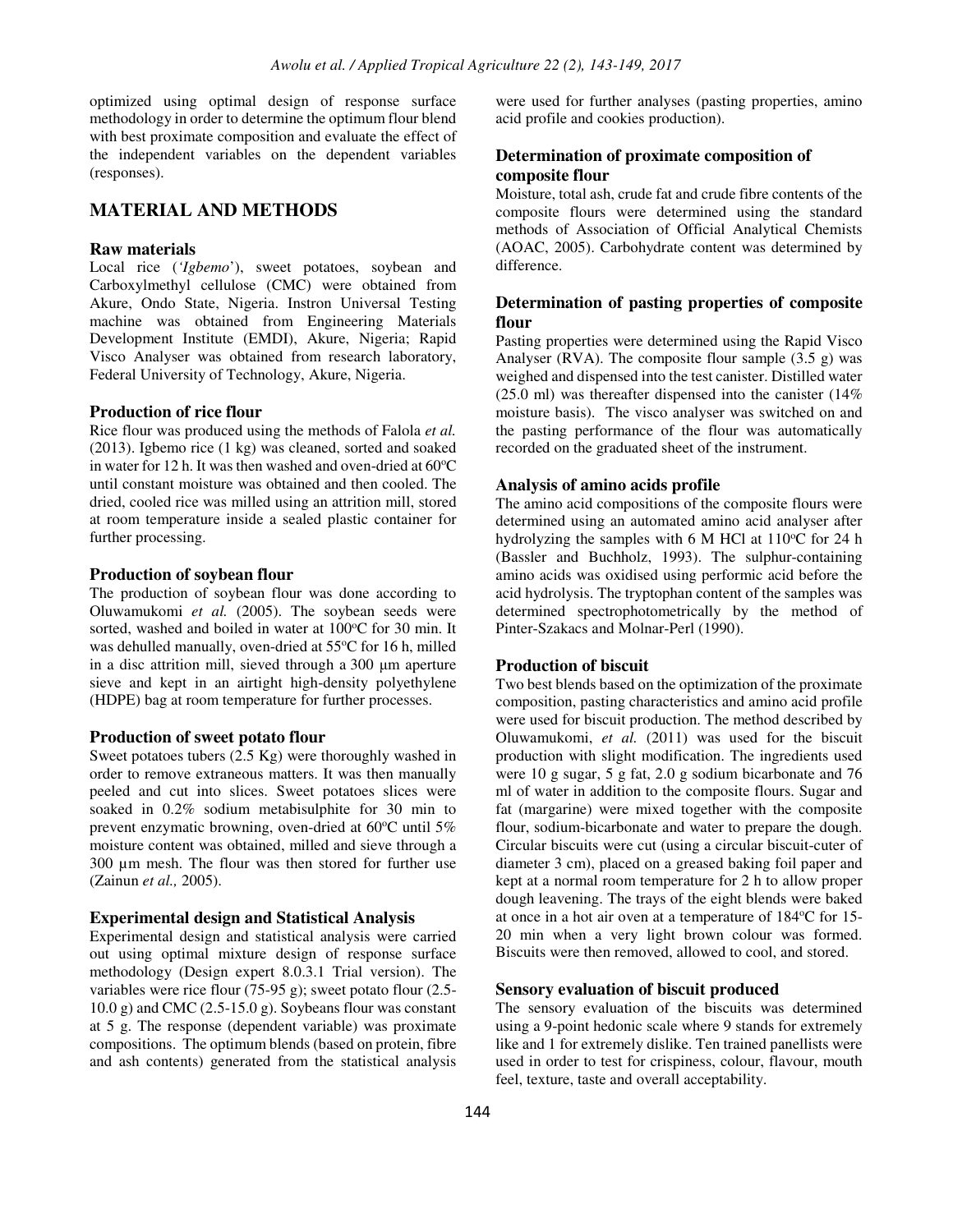### **Mechanical properties of biscuits produced**

The mechanical properties of the biscuits (such as true strain at break, energy at break and the modulus) were determined using Instron Universal Testing Machine.

#### **RESULTS AND DISCUSSION**

# **Proximate composition of the composite flour blends**

The results of the proximate compositions of the flour blends are presented in Table 1. The protein content of the blends ranged between 9.013% and 12.863%. The considerable high values of the protein could be due mainly to the presence of 5% soy bean flour added to all the blends. Soybean has been known to have high protein contents. The result of ANOVA buttrresed the point that rice, sweet potato and CMC were not good sources of protein as the pvalues were not significant (p>0.05). In addition, the  $R^2$  $(0.6203)$  and adjusted R<sup>2</sup> $(0.5619)$  obtained are indication of the fact that samples A, B and C were not sources of high protein contents observed in the study. Thus, addition of soybean or a legume is required in the production of composite flour from rich cereal or tubers (starchy food) based sources (Awolu *et al*., 2015; Awolu *et al*., 2016). The 3D plot showing the effect of samples A, B and C on the protein content is shown in Fig 1.



**Figure 1:** Fig. 1. 3D plot showing the effect of samples A, B and C on the protein, fat, moisture, crude fibre, ash content and CHO (carbohydrate) content of the composite flour. \*X1=A ( rice starch), \*X2=B(CMC), \*X3=C(sweet potato flour)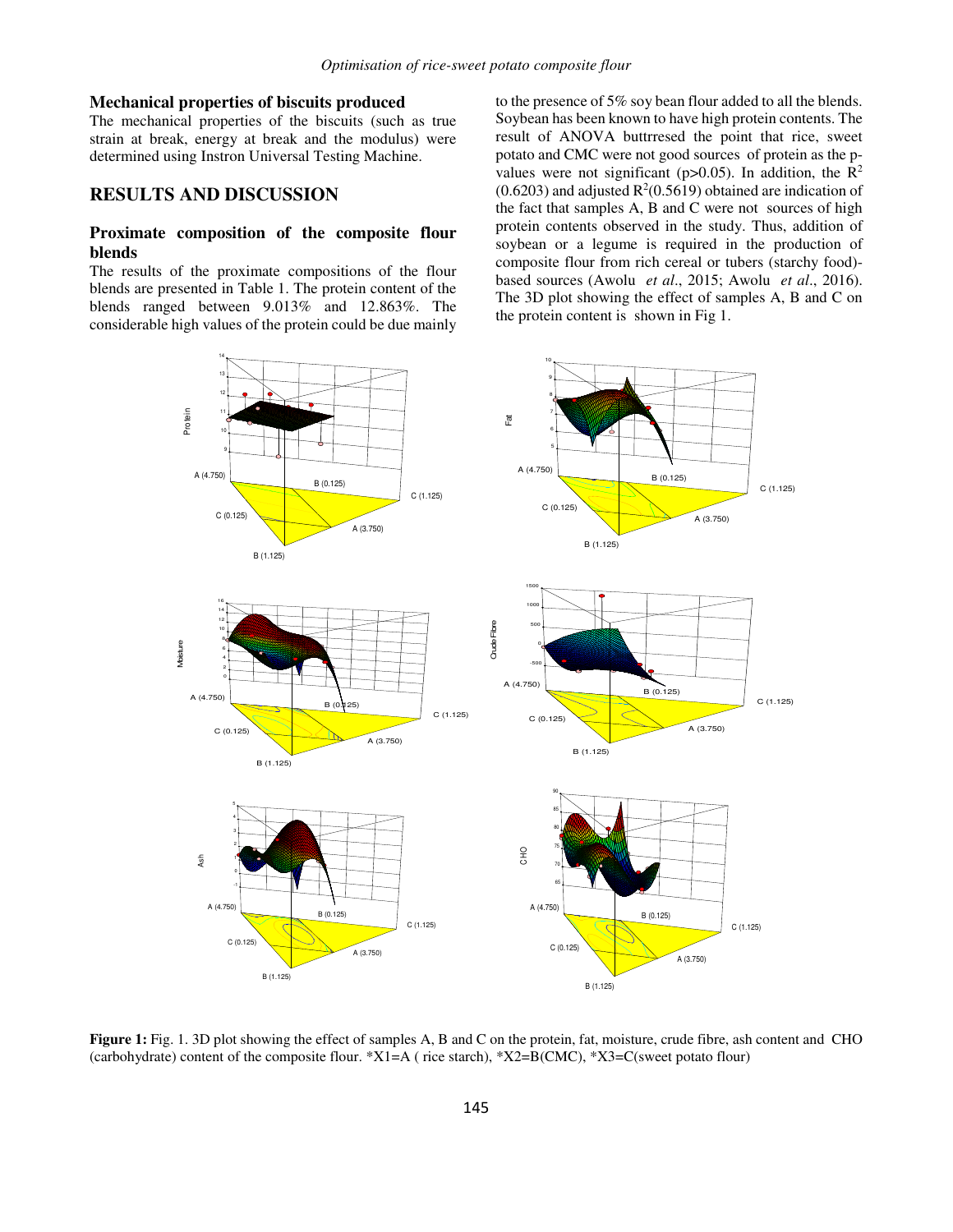The plot showed that the effect of the samples on the protein were constant.

Fat content of the composite flour ranged between 6.261 and 9.588%. The result of ANOVA showed that the model terms (independent variables) did not significantly (p>0.05) affect the fat contents. Whereas the  $R^2$  was high (0.8133), the adjusted  $\mathbb{R}^2$  value was 0.5535 which is a pointer that samples A, B and C were not good sources of fat. Soybean has high fat contents, hence, it could be the source of the fat content observed. The 3D plot showing the effect of samples A, B and C on the fat content is shown in Fig 1. The sweet potato and CMC had positive effect on the fat content (yellow/reddish region) while rice flour had the least effect on fat content (as indicated by the blue-colour). The crude fibre values obtained (0.620% - 2.150%) falls within the recommended value which is  $\leq 5$  g/ 100 g dry matter (FAO/WHO, 1994). None of rice flour, CMC and potato flour is a good source of fibre as shown by the ANOVA result where samples A, B and C did not show significant (p>0.05) fibre content effects. However, past report had revealed that soybean is also a good source of fibre (Mesfin and Shimelis, 2013). The  $\mathbb{R}^2$  and adjusted  $\mathbb{R}^2$ values obtained from this study were 0.3689 and 0.0534 respectively. The 3D plot,which revealed the fibre content of samples A, B and C shown in (Fig 1) showed the effect of formulations of the samples on the crude fibre to be low (blue coloured region) with exception in sweet potato which has highest.

The moisture content ranged from 4.410% to 10.459%. It has been reported that the lower moisture content of food enhances its keeping quality and shelf life (Bothast *et al.*  1991). The 3D plot showing the effect of samples A, B and C on the ash content is shown in Fig1. As shown in the

**Table 1:** Proximate Composition of the Flour Blends

plot, sweet potato flour had high positive effect on the moisture content (reddish region).

The ash content ranged from 1.207% to 3.435%. The result of the ANOVA showed that the model and model terms (linear mixture, AC, BC, ABC, AB(A-B), AC(A-C) and BC(B-C) were significantly different ( $p \le 0.05$ ). Meanwhile, the  $\mathbb{R}^2$  and adjusted  $\mathbb{R}^2$  values were 0.9809 and 0.9523 respectively. These statistical results that showed the samples are good sources of mineral elements (ash). Sweet potatoes, rice and soybean had been found to have positive effect on ash (Okoye *et al.,* 2008, Mesfin and Shimelis, 2013). The 3D plot showing the effect of samples A, B and C on the moisture content is shown in Fig1. Thus, the effect of sweet potato on the ash content was very high (as indicated by the reddish region)

The carbohydrates content ranged from 73.020% to 81.716%. The result of the ANOVA showed that the and model terms (linear mixture, AB, AC, BC, ABC, AB(A-B), AC(A-C) and BC(B-C) were significantly different ( $p \le 0.05$ ). The R<sup>2</sup> and adjusted R<sup>2</sup> values were 0.8863 and 0.7158 respectively. Rice and sweet potato are good sources of carbohydrate. The 3D plot showing the effect of samples A, B and C on the carbohydrate content is shown in Fig 1. Rice flour and CMC had high positive effect on the carbohydrate content. However, the low contribution of sweet potato flour might be as a result of its low content in the composite flour.

#### **Optimum blends**

The optimum samples from the optimisation of proximate analysis were samples 6 and 7. The samples had the overall best protein, ash and crude fibre contents.

| S/N            | A $%$  | $B\%$  | $C\%$ | Moisture | Protein  | Fat      | Fibre    | Ash      | <b>CHO</b> |
|----------------|--------|--------|-------|----------|----------|----------|----------|----------|------------|
|                |        |        |       | (g/100g) | (g/100g) | (g/100g) | (g/100g) | (g/100g) | (g/100g)   |
| 1              | 95     | 2.5    | 2.5   | 8.589    | 9.013    | 6.261    | 1.803    | 1.207    | 81.716     |
| $\overline{2}$ | 82.668 | 11.553 | 5.778 | 7.357    | 10.981   | 7.55     | 2.065    | 2.369    | 77.035     |
| 3              | 90.792 | 3.507  | 5.701 | 10.064   | 12.688   | 7.427    | 1.785    | 3.056    | 75.044     |
| 4              | 75     | 15     | 10    | 8.41     | 10.763   | 7.879    | 1.83     | 1.446    | 78.082     |
| 5              | 82.503 | 7.497  | 10    | 10.064   | 12.688   | 7.427    | 1.785    | 3.056    | 75.044     |
| 6              | 85.694 | 11.806 | 2.5   | 9.497    | 12.731   | 8.284    | 2.15     | 3.053    | 73.782     |
|                | 95     | 2.5    | 2.5   | 10.331   | 12.53    | 8.403    | 1.993    | 2.875    | 74.199     |
| 8              | 79.764 | 15     | 5.236 | 9.497    | 12.731   | 8.284    | 2.15     | 3.053    | 73.02      |
| 9              | 89.47  | 8.03   | 2.5   | 8.901    | 12.731   | 9.588    | 1.383    | 3.278    | 78.082     |
| 10             | 85.694 | 11.806 | 2.5   | 8.41     | 10.763   | 7.879    | 1.83     | 1.446    | 78.829     |
| 11             | 75     | 15     | 10    | 10.459   | 10.981   | 7.549    | 1.028    | 1.613    | 78.829     |
| 12             | 87.5   | 2.5    | 10    | 8.41     | 10.763   | 7.879    | 1.83     | 1.446    | 78.082     |
| 13             | 79.764 | 15     | 5.236 | 9.124    | 11.288   | 7.905    | 1.385    | 1.732    | 77.69      |
| 14             | 87.5   | 2.5    | 10    | 8.352    | 12.854   | 8.168    | 0.848    | 3.435    | 74.695     |
| 15             | 79.058 | 11.042 | 9.9   | 8.517    | 11.419   | 8.657    | 1.208    | 1.841    | 76.875     |
| 16             | 85.253 | 7.982  | 6.765 | 9.476    | 12.863   | 8.616    | 0.62     | 2.793    | 75.108     |

\* A-Rice; B-Carboxyly methylcellulose; C- Sweet potatoes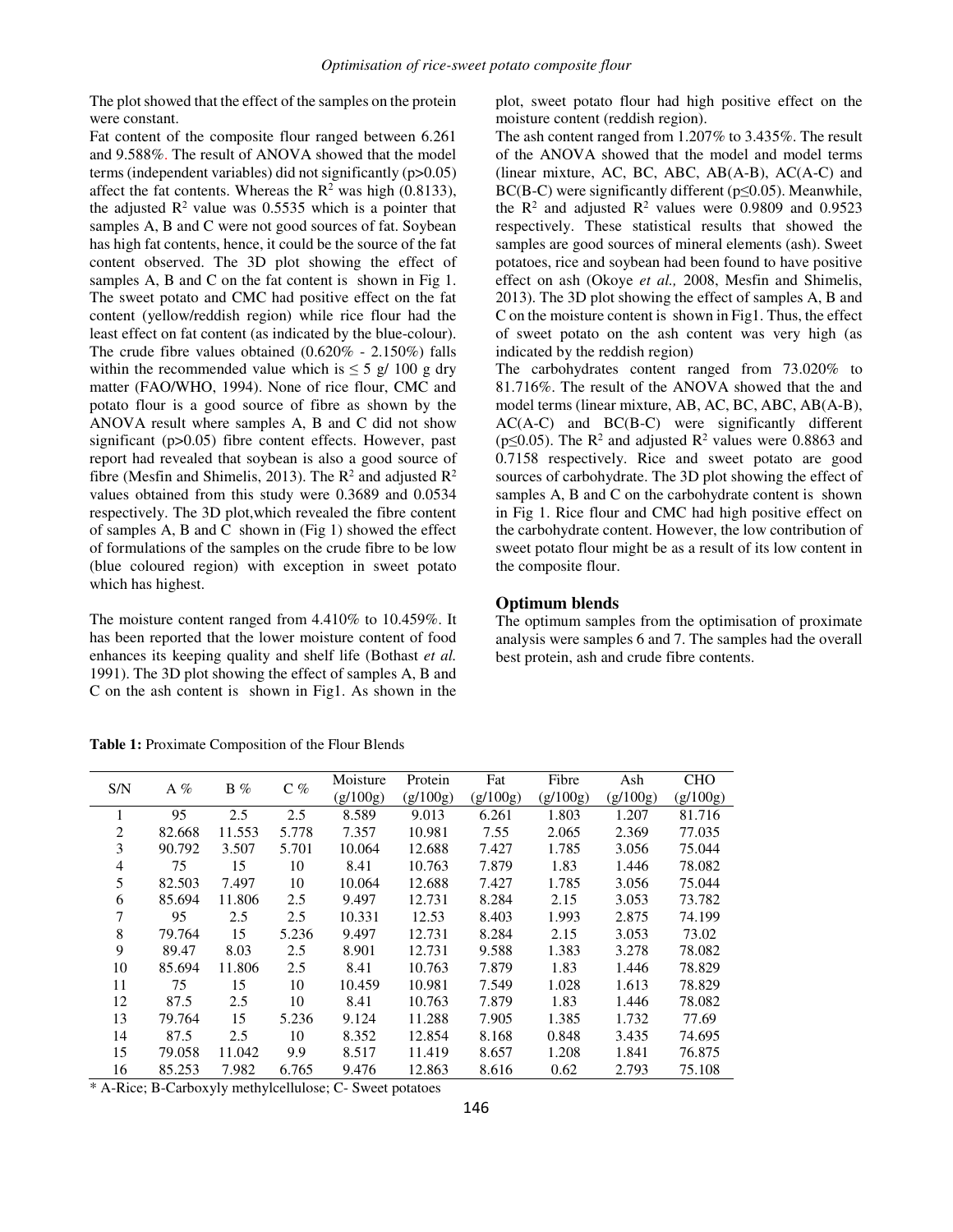| S/N | $A\%$  | $B\%$  | $C\%$ | PV        | Trough | BD.   | FV.                  | SВ    | Pt    | PT            |
|-----|--------|--------|-------|-----------|--------|-------|----------------------|-------|-------|---------------|
|     |        |        |       | (RVA)     | (RVA)  | (RVA) | (RVA)                | (RVA) | (min) | $(^{\circ}C)$ |
|     | 85.694 | 11.806 |       | 2.5 227.5 | 93.75  |       | 133.75 242.58 148.83 |       | 5.55  | 81.25         |
|     | 95     |        | 2.5   | 243.5     | 91.33  |       | 152.17 258.58 167.25 |       | 5.63  | 83.08         |

**Table 2:** The Pasting Properties of the Composite Flour Blends

\* A-Rice; B-Carboxyly methylcellulose; C- Sweet potatoes. Sample 6 = 85.694% rice flour, 11.806% CMC and 2.5% sweet potato flour. Sample  $7 = 95\%$  rice flour, 2.5% CMC and 2.5% sweet potato flour. PV – peak viscosity, T – trough, BD – breakdown viscosity, FV – final viscosity, SB – setback, Pt – peak time, PT – pasting temperature

**Pasting properties of the optimum composite flour**

The results of the pasting characteristics of the two best composite flour blends are presented in Table 2. The peak viscosity of run 7 (243.50) is higher than run 6 (227.50) which might be a result of the higher content of rice flour. The peak viscosity is often correlated to the final product quality and provides an indication of viscous load likely to be encountered during mixing (Maziya-Dixon *et al.,* 2007). The result also showed that the higher rice flour content resulted in better pasting properties than higher CMC. Considering the better pasting quality of run 7, it has been established that rice flour had good pasting behaviour (Danbaba *et al.*, 2011), which makes it a preferred flour material for the production of stiff dough products with better palatability and water binding capacity. This attributes could thus, be exploited for the development and utilization of the new varieties in rice value-chain. The pasting temperature is a measure of minimum temperature require to cook a given food sample while peak time is a measure of cooking time (Adebowale *et al*., 2008). The current study showed run 6 had low peak time (5.55mins) compare to run7 (5.63mins).

The setback viscosity indicates the tendency of the dough to undergo retrogradation. The setback values for run 6 and 7 are 148.83 and167.25 respectively. A higher set back can reduce the dough digestibility (Shittu *et al.*, 2001) and lower setback value indicate lower tendency for retrogradation (Sandhu *et al.*, 2007). It can be inferred that increasing the content of the binder (CMC) did not improve the pasting quality of the blends.

#### **Amino acid profile of the composite flour**

The results of the amino acid profile of the optimum composite flour blends are presented in Table 3. The most abundant of the amino acid is glutamic acid and lowest is tryptophan. Glutamic acid is the most abundant amino acid in the body found in blood plasma, cerebral and spinal fluid (Hawkins, 2009). Demand for glutamic acid increases with physical and mental stress. Also, it has been found to be reduced with age. In such cases external supplements have been recommended. This food product which has very high glutamic acid could be a potential source to be very useful for people in the cases mentioned above.

Predominant amino acids are leucine, phynylalanine, isoleucine, valine, threonine, histidine, lysine, and methionine (Table 3) while tryptophan has been found to be deficient in rice and soybean (Amankwah *et al.,* 2015). Cereals and legumes have been reported as good sources of high essential amino acids (Nwokolo, 1996).

**Table 3:** Amino acid Profile of the Composite Flours Blends (mg/100g)

| Amino Acid        | Sample 6 | Sample 7     |  |
|-------------------|----------|--------------|--|
| Histidine         | 188.54   | 186.64       |  |
| Threonine         | 246.34   | 243.24       |  |
| Isoleucine        | 330.25   | 327.44       |  |
| Leucine           | 845.25   | 841.04       |  |
| Phenylalanine     | 349.34   | 344.27       |  |
| Tryptophan        | 43.37    | 42.28        |  |
| Valine            | 329.95   | 327.73       |  |
| Methionine        | 128.24   | 127.86       |  |
| Lysine            | 185.54   | $182.25 \pm$ |  |
| <b>Total EAA</b>  | 2,646    | 2,622.75     |  |
| Glycine           | 249.31   | 247.76       |  |
| Serine            | 348.84   | 346.64       |  |
| Tyrosine          | 248.65   | 246.27       |  |
| Proline           | 596.34   | 580.54       |  |
| Arginine          | 279.32   | 278.93       |  |
| Glutamic Acid     | 1395.01  | 1387.5       |  |
| Cysteine          | 102.03   | 101.2        |  |
| Alanine           | 509.32   | 510.04       |  |
| <b>Total NEAA</b> | 3,728.82 | 3,698.88     |  |
| Total AA          | 6,375.64 | 6,321.63     |  |

\*Sample 6: rice flour =  $85.694$ , CMC = 11.806, sweet potato flour =  $2.500$ ; \*Sample 7: rice flour =  $95.000$ , CMC = 2.5000, sweet potato flour =  $2.500$ 

## **Sensory evaluation of the composite flour biscuit**

The result of the sensory evaluation of the biscuit produced from the best formulations is presented in Table 4a. There was no significant (p>0.05) difference in the crispiness, colour, flavour, mouth feel, texture, taste and general acceptability of the two samples. All the ratings were above 7 (moderately like) while some were close to 8 (like very much). In a newly developed product like biscuit, consumer acceptance is very important. Therefore, the result showed a product with high acceptability (Omoba *et al.,* 2013).

### **Mechanical properties of the biscuit**

Mechanical properties of the biscuit are presented in Table 5. True stress at break of the biscuit is the force required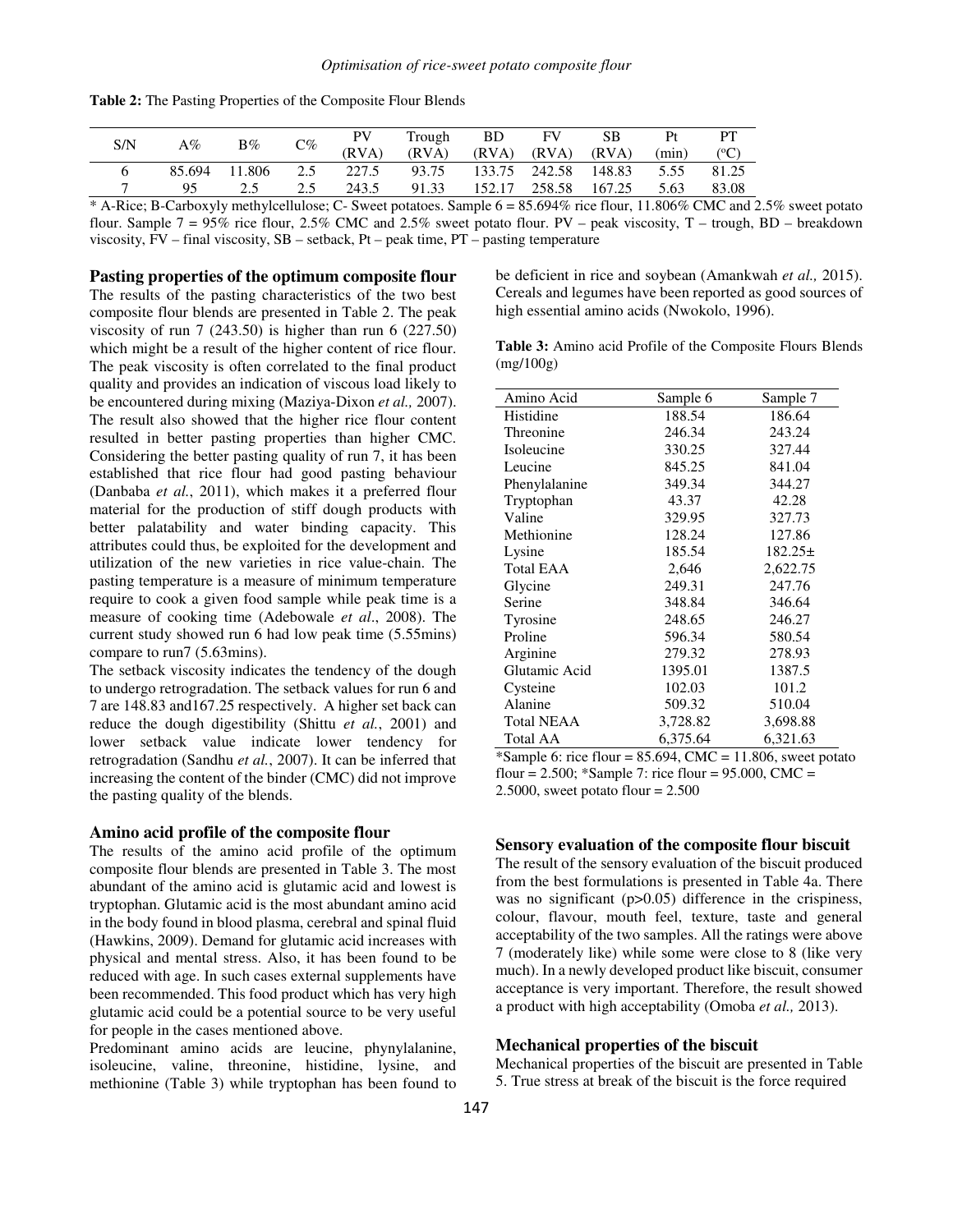| No.       | <b>Crispiness</b> |                |             | Colour Flavour Mouthfeel | Texture        |                   | Taste Acceptability |
|-----------|-------------------|----------------|-------------|--------------------------|----------------|-------------------|---------------------|
|           | $7.62^a$          | $7.00^{\rm a}$ | 7 87ª       | 7.37 <sup>a</sup>        | 7 37a          | 7.75 <sup>a</sup> | $7.50^{\rm a}$      |
|           | 7.38 <sup>a</sup> | $7.12^a$       | $712^a$     | 7.37 <sup>a</sup>        | $7.25^{\rm a}$ | 7.75 <sup>a</sup> | $7.50^{\rm a}$      |
| .<br>____ |                   |                | _ _ _ _ _ _ |                          |                |                   |                     |

\*A-Rice flour; B-Carboxyl methylcellulose; C-Sweet potatoes; Soybean was kept constant at 5%; Sample  $6 = 85.694\%$  rice flour, 11.806% CMC and 2.5% sweet potato flour

Sample 7 = 95% rice flour, 2.5% CMC and 2.5% sweet potato flour

**Table 5:** Mechanical properties of the biscuit

| S/N | A%     | $B\%$  | C%  | True stress<br>(MPa) | True strain<br>(mm/mm) | Energy at<br>break. $(J)$ | Moduls.<br>(MPa) |
|-----|--------|--------|-----|----------------------|------------------------|---------------------------|------------------|
|     | 85.694 | 11.806 | 2.5 | 0.08295              | 0.88893                | 0.3542                    | 0.58487          |
|     | 85.47  |        |     | 0.02983              | 1.80004                | 0.48356                   | 0.35328          |

\*A: Rice flour; B: Carboxyl methyl cellulose; C: Sweet potatoes flour

Sample  $6 = 85.694\%$  rice flour, 11.806% CMC and 2.5% sweet potato flour

Sample 7 = 95% rice flour, 2.5% CMC and 2.5% sweet potato flour

to rupture it. True stress for run 6 is 0.02983 MPa while the true stress of run 7 is 0.08295Mpa. The only reason for the lower true stress value of run 6 was the lower amount of rice flour in the composite flour. The present result showed that the force to rupture run 7 would be higher than run 6. True strain at break of the biscuits is the time required for the biscuits to be ruptured. Also run 7 had higher true strain value at break (1.80004 mm/mm) than run 6 (0.88893mm/mm). This shows that biscuits from run 7 cannot be easily ruptured. The energy at break for runs 6 and 7 are 0.35420J and 0.48356J respectively. The modulus for run 6 (0.58587MPa) is greater than modulus for run 7 (0.48356MPa). Therefore, the results from mechanical tests of the two runs revealed run 7 to be more preferable to run 6.

# C**ONCLUSION**

The use of mixture model of response surface methodology had assisted in analysing a large variation of the variables and helped in selecting optimum samples with the best nutritional composition for biscuit production. The composite flour had good pasting properties. The addition of CMC acts as a substitute to gluten which enhance its pasting characteristics. The addition of soybean flour also enhanced the protein content and amino acid profile of the composite blends with acceptable sensory attributes. It can be concluded that the rice-sweet potato based composite flour could serves as right alternative to wheat flours in the production of biscuits.

# **CONFLICT OF INTERESTS**

Authors declare there are no conflicts of interests

### **REFERENCES**

- Amankwah, E.N., Adu, E., John, B., Dosson, V.M. and Van Twisk, C. (2015). Amino acid profiles of some varieties of rice, soybean and groundnut grown in Ghana. *Journal of Food Processing and Technolnology,* 6: 420.
- Adebowale, A.A., Sanni, S.A. and Oladapo, F.O. (2008). Chemical, functional and sensory properties of instant yam breadfruit flour. *Nigerian Food Journal,* 26(1): 2-12
- Ahmed, M., Akter, S. and Eun, J. (2010). Peeling, drying temperatures, and sulphite-treatment affect physicochemical properties and nutritional quality of sweet potato flour. *Food Chemistry*,121: 112-118.
- Antia, B.S., Akpan, E.J., Okon, P.A. and Umoren, I.U. (2006). Nutritive and anti-nutritive evaluation of sweet potatoes (*Ipomoea batatas*) leaves. *Pakistan Journal of Nutrition,* 5(2): 166-168.
- AOAC. (2005). Analysis of the Association of Official Analytical Chemists (Official methods). In Horwitz, W. and Latimer, G.W. (eds). Association of Official Analytical Chemist, p. 1-28. Virginia, USA: AOAC
- Awolu, O.O., Oluwaferanmi, P.M., Fafowora, O.I. and Oseyemi, G.F. (2015). Optimization of the extrusion process for the production of readyto-eat snack from rice, cassava and kersting's groundnut composite flours. LWT-*Food Science and Technology,* 64: 18 – 24
- Awolu, O. O., Osemeke, R. O. and Ifesan, B.O.T. (2016). Antioxidant, functional and rheological properties of optimized composite flour, consisting wheat and amaranth seed, brewers'